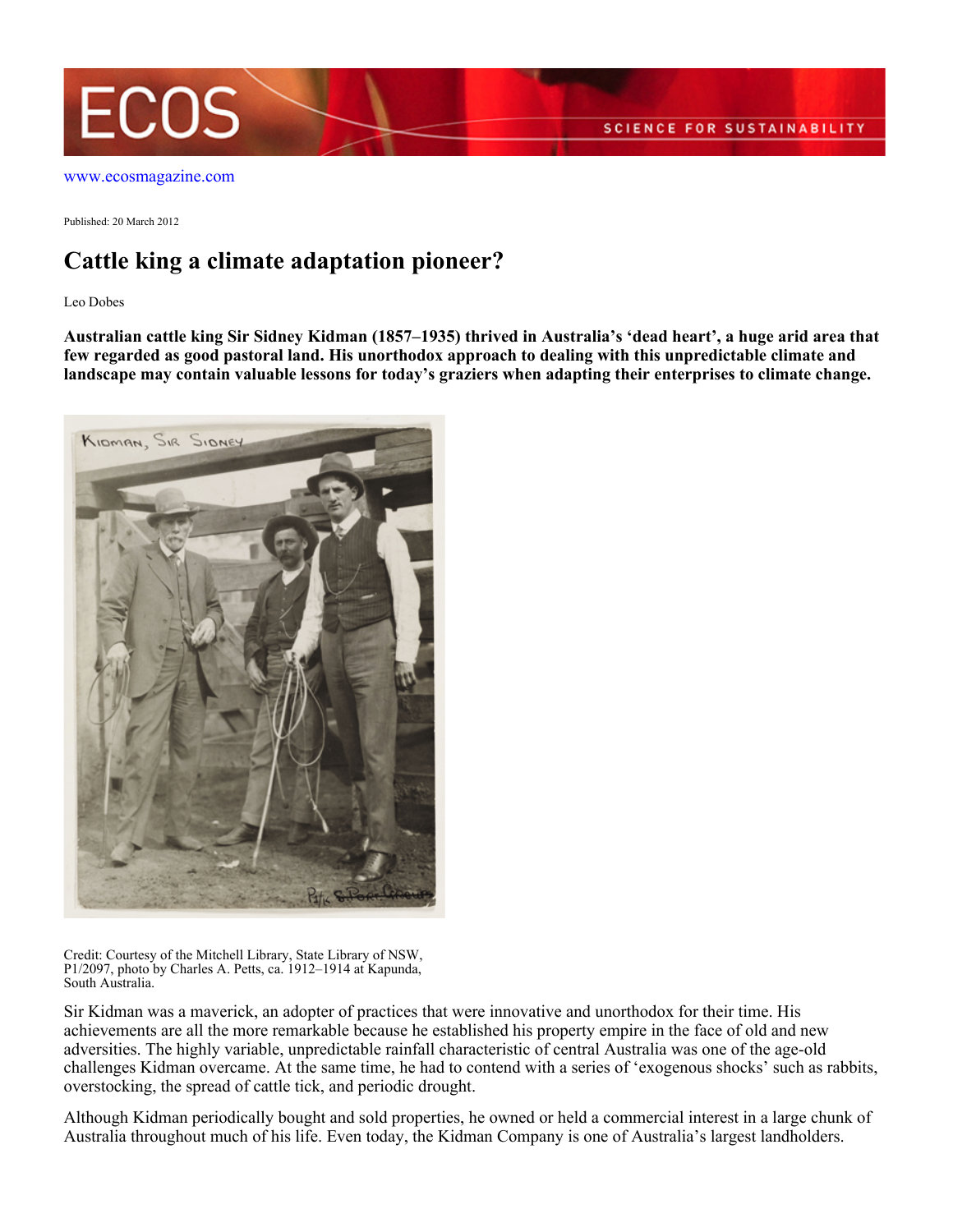Kidman's land holdings created two major chains of properties that allowed him to move cattle from the north to markets in the south. The properties tended to straddle stock routes and watercourses, or be close to them; additionally, the southern boundaries of both were on, or close to, railways in South Australia.

Kidman's stock were:

- 1. bred on properties in the Northern Territory and northern Queensland, where climate (tropical with short rainy season) and native vegetation (i.e. summer-active,  $C_4$ -photosynthetic-pathway grasses such as Mitchell grass  $\frac{1}{2}$ ) improved breeding success.
- 2. often purchased 'on the hoof' from drovers or other properties through which his stock were being moved
- 3. finished on more southern properties, such as those in the Channel country of south-west Queensland, where temperate native grasses and herbage provided more nutritious feed over the longer term.
- moved to market along generally contiguous properties running west of the Darling River Broken Hill or Marree; 4. and along the stock route to the west of Lake Eyre via Charlotte Waters to Farina.

In central Australia, rainfall is highly irregular in volume, and unpredictable from season to season, and year to year. It is not uncommon to have no rainfall all for several years. The availability of water and feed for cattle is thus not only highly variable, but also highly uncertain.

Because of this, Kidman did not fully stock his properties – a radical move at the time. This provided him with the flexibility of moving cattle from drought-affected runs to those where feed was still available. In effect, Kidman managed a system of peripatetic agistment on his own land, avoiding the uncertainty of rainfall and the pitfalls of overgrazing.